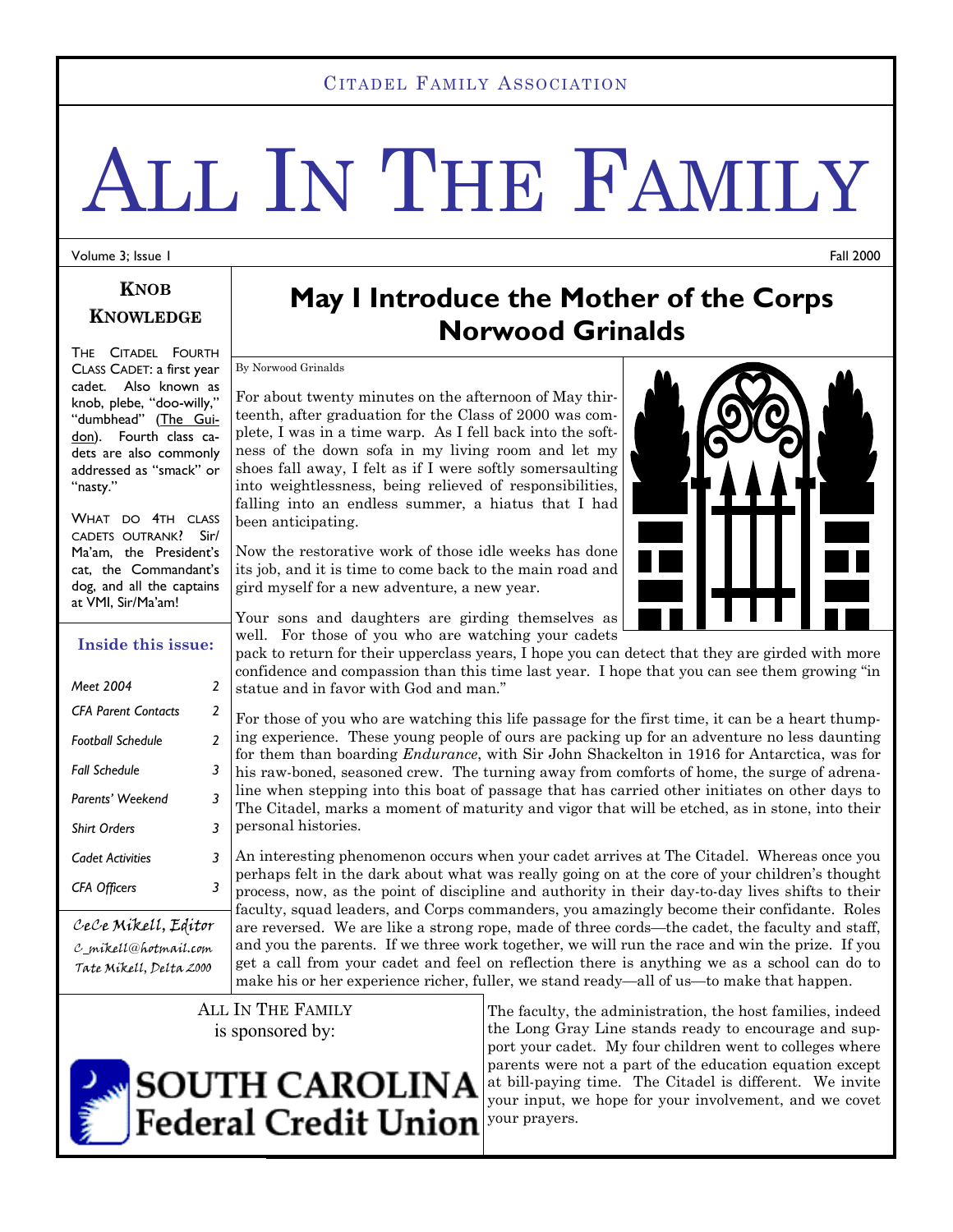## **Meet the Class of 2004**

On Saturday, August 19, 2000, the Class of 2004, 649 cadets strong, reported for duty as one of the largest freshman classes in Citadel history.

Your CFA Company Representatives have been where you are. Let these parents be your support system for getting through your cadet's first year

**Who Ya Gonna Call?** 

**A**—Susan Redmond 843-953-6927 **B**—Jim&Ann Pinson 843-889-6109

**D**—Stan&Dianne Townsend 843-881-6590

**PB**—Lee&Tawnya Robinson 843-889-3492

**E**—Peter&Sarah Beth Mallory 706-882-3284

**H**—Richard&Brenda Conwill 904-292-0656

**F**—Jerry&Cindy Wiley 352-787-8814

at The Citadel.

**C**—

**G**—

Carolina Corps of Cadets is at an all-time high, and the academic make-up of the Corps continues its rise to excellence as nearly half of the entering class scored 1100 or

The total number of applications to the South

|                                   | # in 4th Class | % of 4th Class |
|-----------------------------------|----------------|----------------|
| <b>Entering Class of 2004</b>     | 649            | 100%           |
| Women                             | 30             | $5\%$          |
| <b>Minorities</b>                 | 87             | 14%            |
| <b>South Carolina</b>             | 246            | 38%            |
| <b>Out of State/International</b> | 403            | 62%            |
| <b>Average SAT Score</b>          | 1065           |                |
| <b>Average GPA</b>                | 3.04           |                |

igher on the SAT, and 30% ranked in top 25% of their high school classes. he top majors of 2004 are Business, riminal Justice/ olitical Science, ngineering, Comuter Science, Biolzy, and History.

epared by Steve Klein, Dean of Enrollment

*How nice it would have been to have a parent in my son's assigned company whom I could talk to and from whom I could get answers to my many "new" questions. Lynda Dunn, Tango 2003* 

**Band**—Bill&Cydney Kastner 843-766-3526

**I**—William&Kay Perricelli 803-781-4251

**K**—Jack&Dorothy Skipper 803-366-0665

**L**—Thom&Debbie Brandon 843-889-6366

**M**—

- **N**—Charles&Ann Lawson 864-226-1566
- **O**—Elaine Glass 919-846-4715
- **R**—Robert&Pamela Wilson 904-673-5485

**T**—Jim&Lynda Dunn 843-795-8889

### 00000000000000000

| 9/2   | @ Clemson<br>$6:00$ p.m.                | 10/14 | @ Furman<br>$2:00$ p.m.                |
|-------|-----------------------------------------|-------|----------------------------------------|
| 9/9   | @ Delaware 7:00 p.m.                    | 10/21 | vs. GA Southern 2:00 p.m.              |
| 9/16  | vs. W. Carolina $7:00$ p.m.             | 10/28 | @ Wofford<br>$1:30$ p.m.               |
| 9/23  | $\omega$ Appalachian St. 2:00 p.m. 11/4 |       | vs. UT Chattanooga $2:00$ p.m.         |
| .9/30 | vs. S.C. State<br>$4:00 \text{ p.m.}$   | 11/11 | @ VMI<br>$1:00 \text{ p.m.}$           |
| 10/7  | vs. E. Tennessee $2:00$ p.m.            |       | Athletic Ticket Office<br>843-953-5121 |
|       |                                         |       |                                        |

, , , , , , , , , , , , , , ,



 If I could share one part of my life here at The Citadel with you, it would be the joy of my contact with the cadets. Nothing pleases me more than having a visit from one of them. Occasionally, the doorbell will ring and a cadet, standing erect, will ask, "Ma'am, did you really mean it when you said we could come over for a soda and a game of Chinese Checkers?" "Absolutely! Come right in." What joy!

 By the middle of September all knobs, by companies, will have been to the President's house for dessert. No officers—not even General Grinalds or upperclassmen are allowed to be at the quarters, and the knobs get their first opportunity since arriving at The Citadel to relax and talk at will. I invite several of the staff wives to serve as hostesses, and we set up ice cream sundae bars and 10,000 cookies. The cadets eat and talk and laugh for an hour and a half until their company officers arrive at the front of the quarters to march them back to the barracks.

 Every day I make a large, heartshaped chocolate chip cookie equivalent to five dozen cookies. All cadets are special, but I find one who needs a boost, perhaps has a health problem, a disappointment, or bad news from home. If I don't find that cadet on a given day, I give it to a cadet who has made a contribution to the chapel program, been cited for a remarkable deed, or has smiled at me.

 I love these cadets, and I love living here at The Citadel with them.

#### **CFA Shirt Orders**

You can now order a CFA golf shirt by sending to Secretary Marsha Mikell your name, cadet's name/company/class, address, phone number, email, and shirt size(s), and we'll do our best to have your shirt(s) available on Parents' Weekend. Shirts are 100% cotton, run a bit large in sizing, and are \$25.00, payable at pick-up. All proceeds from the sale of shirts, Big Red koozies, and Big Red hats directly benefit the CFA.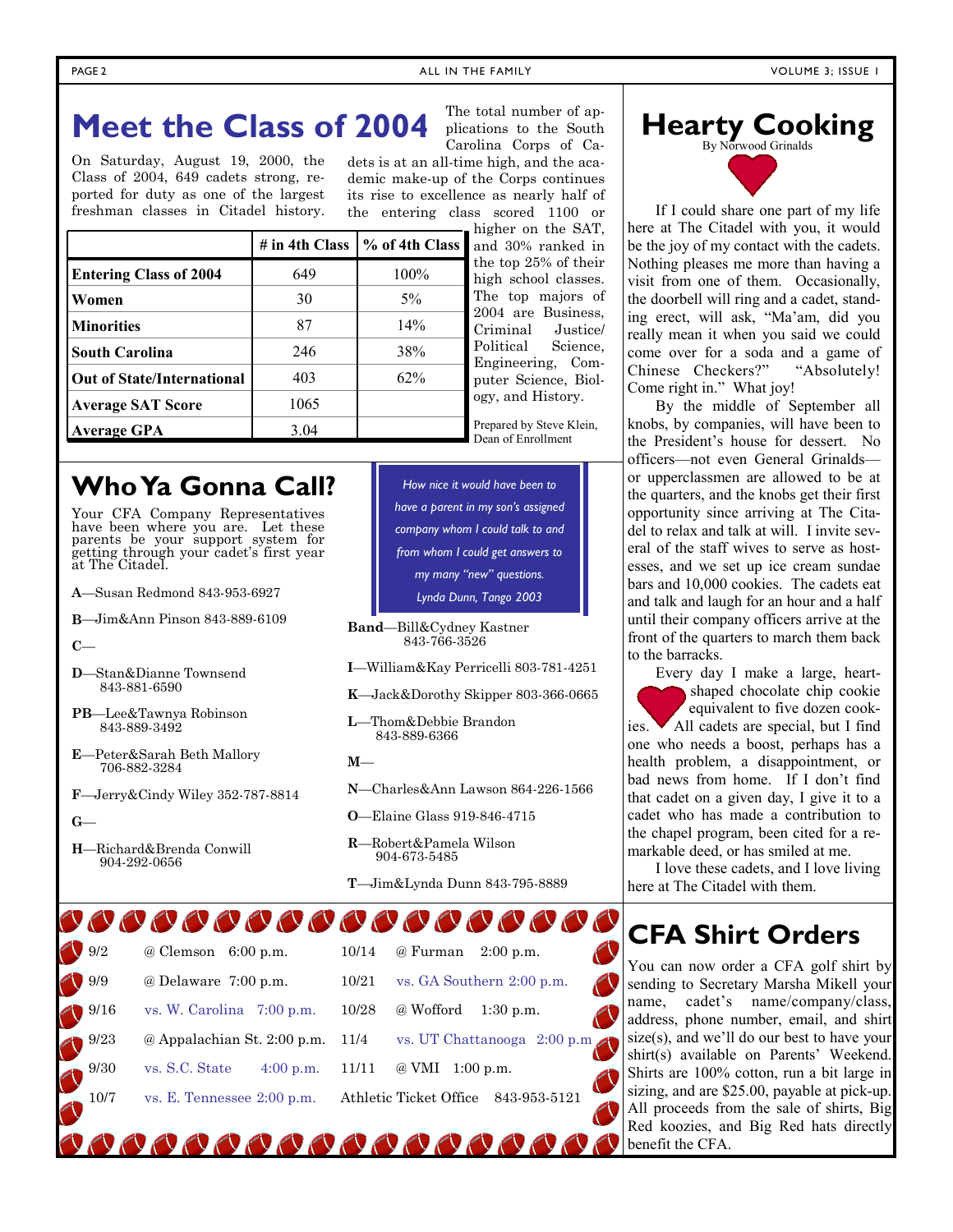## **2000-2001 Fall Calendar**

| Aug. 19  | Class of 2004 Reports          | Nov. $7$   | Election Day-No Classes |           |
|----------|--------------------------------|------------|-------------------------|-----------|
| Aug. 27  | Upperclass Cadets Report       | Nov. 13-17 | Pre-Registration        |           |
| Aug. 30  | Classes Begin                  | Nov. 21-26 | Thanksgiving Furlough   |           |
| Sept. 4  | Labor Day—No Classes           | Dec. 8     | Classes End             | $\bullet$ |
| Sept. 5  | Drop/Add Ends                  | Dec. $9$   | Reading Day             |           |
| Sept. 8  | <b>Gold Star Review</b>        | Dec. 11-16 | Final Exams             |           |
| Oct. 7   | Parents' Day                   | Dec. 17    | Holiday                 |           |
| Oct. 11  | Deadline to Remove Incompletes |            | Furlough<br>begins      | m         |
| Oct. 18  | Midterm Grading Period Ends    | Jan. 14    | Holiday                 |           |
| Oct. 27  | Withdraw Period Ends           |            | Furlough<br>ends        |           |
| Nov. $4$ | Homecoming                     |            |                         |           |
|          | Nov. 6-10 Academic Advising    |            |                         |           |

#### **Parents' Weekend 2000—October 6-7**

 Parents' Weekend 2000 is a special weekend for all of the families of cadets at The Citadel.

 Many think first of the anxious parents of the fourth class cadets who will visit their cadets for the first time since he or she reported.

 But we can't forget that Parents' Weekend signals the beginning of the end for the senior class as the first class cadets receive The Band of Gold and pass through the ring at Ring Hop.

 The second and third class cadets celebrate the end of a grueling cadre period as they resume a "normal" cadet regime.

 Whichever group your cadet falls into, we welcome you to

P a r e n t s ' Weekend at The Citadel.

 S h o w your support; wear your CFA shirt!

*We've been a host family to four years of knobs while our son has been at The Citadel. Each Parents' Weekend, we look forward to meeting our current knobs' parents. Ed and Marsha Mikell, Delta 2000* 

#### **Knob Host Families**

Many knobs who live far from Charleston find that having a home to go to off-campus provides the basic comfort and solitude that can help them through rough times.

> Contact Cadet Activities at 843-953-5111 to register for a Knob Host Family or for information concerning Special Events and Weekends.

## **The Citadel Family Association Officers**

#### **Chairperson**

Dutch and Sallie Lindsay 3 Bentwood Court Columbia, SC 29223 803-865-2239 (H) 803-256-1393 (W) 800-829-5000 (W) Cadet: Charles Lindsay Alpha 1999



**Vice Chairperson**  Daniel and Kathy Pascazio 202 Sheffield Lane Summerville, SC 29485 843-873-8965 (H) 843-851-5408 (W) DPASCAZIO@aol.com Cadet: Nick Pascazio Alpha 2002



#### **Secretary**

Ed and Marsha Mikell 1119 Talisman Road Mt. Pleasant, SC 29464 843-881-1214 (H) 843-556-8446 (W) Marshamikell@worldnet.att.net Emikell@hotmail.com Cadet: W. Tate Mikell Delta 2000